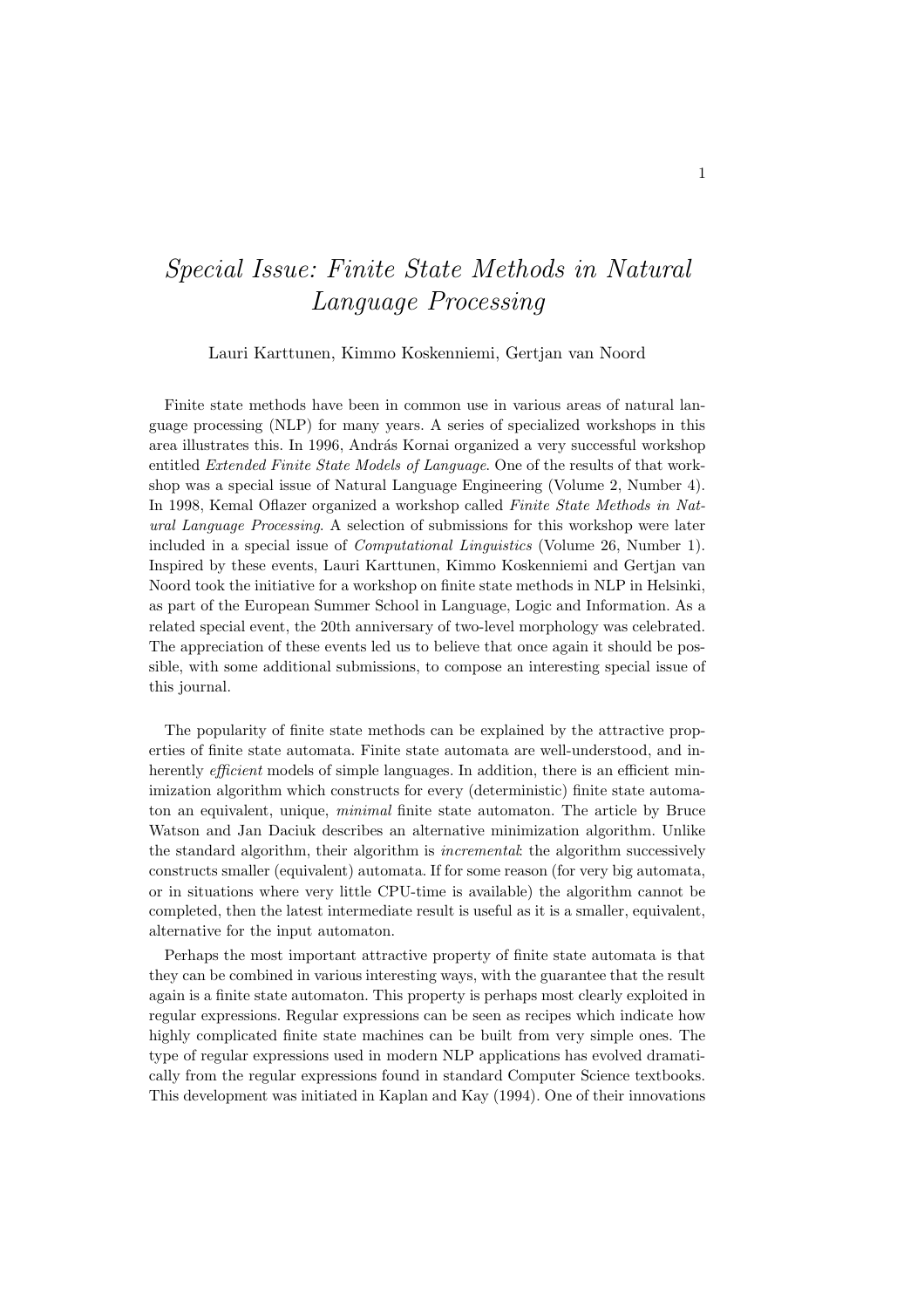was the use of regular expressions for the description of finite state transducers. The regular expression calculus was extended in various ways in Karttunen (1995, 1996, 1998), Mohri and Sproat (1996), Karttunen et al. (1996), Kempe and Karttunen (1996) and Gerdemann and van Noord (1999). In these papers, various high level regular expression operators are defined (such as contexted replacement operators). The availability of more and more abstract operators make the regular expression notation more and more attractive. The regular expression notation has become a succinct, declarative notation for regular languages and regular relations which abstracts away from many details of imlementation of the actual finite state machines. The remaining five contributions in this special issue clearly exploit the regular expression calculus in this way.

The various replacement operators referred to above sometimes have subtle differences in semantics, and the precise definition of these operators are typically fairly complicated. Nathan Vaillette provides simpler definitions of such operators by exploiting the connection between regular sets and monadic second-order logic. He incorporates monadic second-order logic formulas into the regular expression calculus, and illustrates that this provides the machinery for definitions of replacement operators with straightforward proofs of correctness.

In Karttunen (1998) a regular expression operator lenient composition was introduced. The operator, motivated for modelling optimality-theoretic analyses of phonology, is used to filter out transductions in a lenient way: remove undesirable outputs for a given input, unless this input has no alternative outputs. Kemal Oflazer integrates the lenient composition operator in two-level morphology, and illustrates the benefit of lenient two-level morphology with examples from Basque and Turkish.

Gerhard Jaeger investigates the complexity of a specific variant of optimality theory known as bidirectional optimality theory. He introduces a related regular expression operator called generalized lenient composition. This operator generalizes Karttunen's lenient composition operator as well as the optimality operator introduced in Gerdemann and van Noord (2000). The generalized lenient composition operator is useful in modeling an important class of (classical, uni-directional) OT constraints that may be violated multiple times. Jaeger shows that in bi-directional OT, constraints that can be violated multiple times remain problematic. In fact, bi-directional OT is shown to be more powerful than finite-state, even if all of the ingredients (GEN and the various constraints) are finite-state.

Gosse Bouma studies finite state models for hyphenation. He describes how a finite state hyphenation method can be constructed on the basis of syllable structure. Transformation-based learning can be exploited to improve this hyphenator. An alternative finite state hyphenation system can be constructed by compiling the hyphenation patters used in TEX to finite state transducers. In both cases, the required operations are specified by means of regular expressions.

In a practically motivated article, Aldezabal and collegues describe a finite state syntactic grammar of Basque. The purpose of this grammar is the extraction of verb subcategorization information from large text corpora. The finite state grammar is specified by a variety of regular expressions which perform clause recognition and